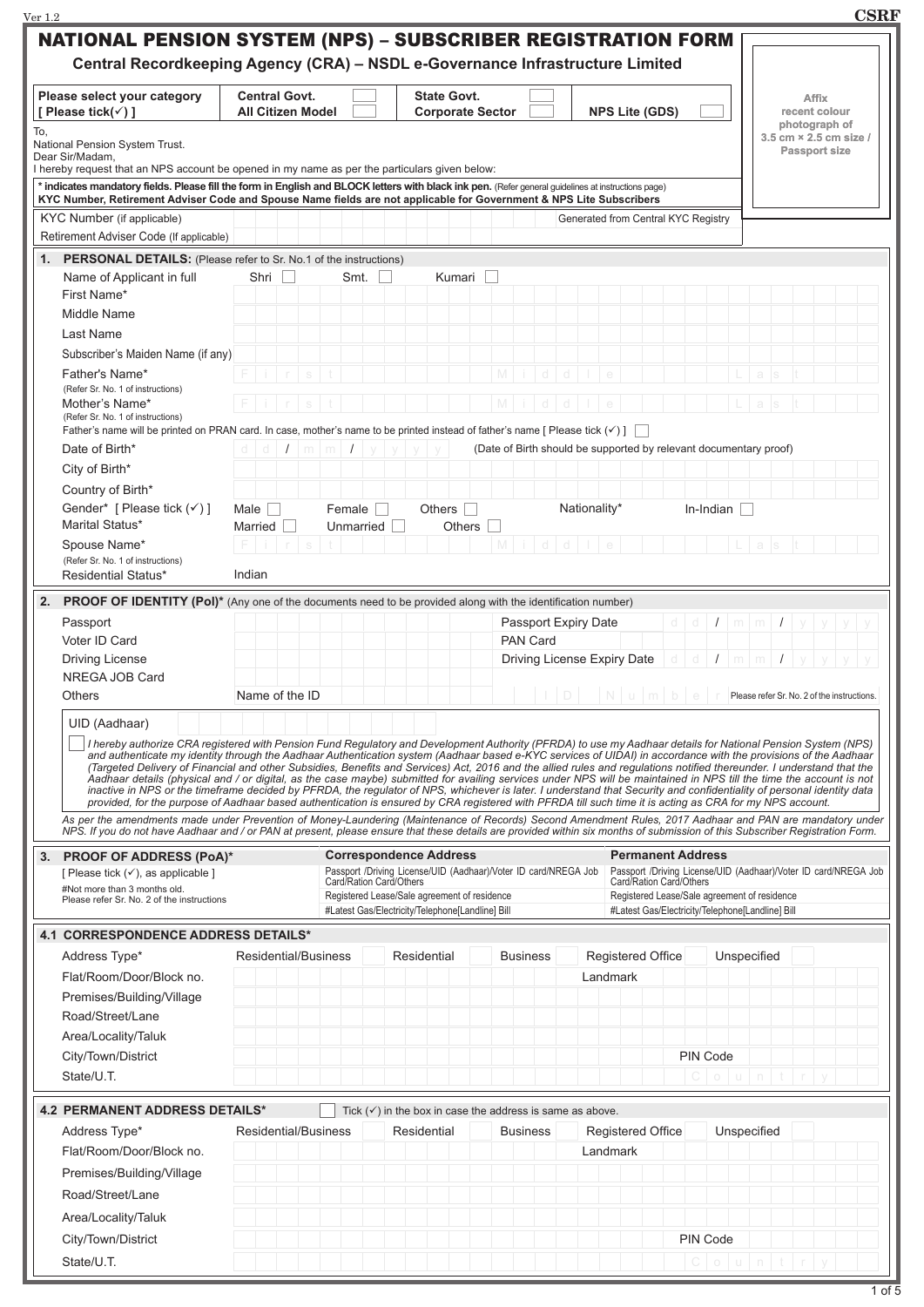| $\rm Ver~1.2$ |                                                                                                       |                                                                           |   |                                                                                       |                                                                 |                |                   |                            |                 |                                                                                                                           |                                                                                                                                                                                                                                                                                                                                                                                                              |                                                                                                                                                                                                              | <b>CSRF</b>         |
|---------------|-------------------------------------------------------------------------------------------------------|---------------------------------------------------------------------------|---|---------------------------------------------------------------------------------------|-----------------------------------------------------------------|----------------|-------------------|----------------------------|-----------------|---------------------------------------------------------------------------------------------------------------------------|--------------------------------------------------------------------------------------------------------------------------------------------------------------------------------------------------------------------------------------------------------------------------------------------------------------------------------------------------------------------------------------------------------------|--------------------------------------------------------------------------------------------------------------------------------------------------------------------------------------------------------------|---------------------|
| 5.            | <b>CONTACT DETAILS</b>                                                                                |                                                                           |   |                                                                                       |                                                                 |                |                   |                            |                 |                                                                                                                           |                                                                                                                                                                                                                                                                                                                                                                                                              |                                                                                                                                                                                                              |                     |
|               | Tel. (Off) (with STD code) $+$                                                                        |                                                                           |   |                                                                                       |                                                                 |                |                   |                            |                 | Tel. (Res): (with STD code) +                                                                                             |                                                                                                                                                                                                                                                                                                                                                                                                              |                                                                                                                                                                                                              |                     |
|               | Mobile* (Mandatory)                                                                                   | $+$                                                                       | 9 | $\overline{1}$<br>(Mobile Number is required for communication and to get SMS alerts) |                                                                 |                |                   |                            |                 |                                                                                                                           |                                                                                                                                                                                                                                                                                                                                                                                                              |                                                                                                                                                                                                              |                     |
|               | Email ID                                                                                              |                                                                           |   |                                                                                       |                                                                 |                |                   |                            |                 |                                                                                                                           |                                                                                                                                                                                                                                                                                                                                                                                                              |                                                                                                                                                                                                              |                     |
|               |                                                                                                       |                                                                           |   |                                                                                       |                                                                 |                |                   |                            |                 |                                                                                                                           |                                                                                                                                                                                                                                                                                                                                                                                                              |                                                                                                                                                                                                              |                     |
| 6.            | <b>OTHER DETAILS</b> ( Please refer to Sr no. 3 of the instructions )                                 |                                                                           |   |                                                                                       |                                                                 |                |                   |                            |                 |                                                                                                                           |                                                                                                                                                                                                                                                                                                                                                                                                              |                                                                                                                                                                                                              |                     |
|               | ▶<br>Occupation Details* [ please tick( $\checkmark$ ) ]                                              |                                                                           |   |                                                                                       |                                                                 |                |                   |                            |                 |                                                                                                                           |                                                                                                                                                                                                                                                                                                                                                                                                              |                                                                                                                                                                                                              |                     |
|               |                                                                                                       | Private Sector                                                            |   | <b>Public Sector</b>                                                                  |                                                                 |                | Government Sector |                            | Professional    |                                                                                                                           |                                                                                                                                                                                                                                                                                                                                                                                                              |                                                                                                                                                                                                              |                     |
|               |                                                                                                       | Self Employed                                                             |   | Homemaker                                                                             |                                                                 | Student        |                   |                            |                 | Others (Please Specify)                                                                                                   |                                                                                                                                                                                                                                                                                                                                                                                                              |                                                                                                                                                                                                              |                     |
|               | Income Range (per annum) Upto 1 lac                                                                   |                                                                           |   |                                                                                       |                                                                 | 1 lac to 5 lac |                   |                            |                 | 5 lac to 10 lac                                                                                                           | 10 lac to 25 lac                                                                                                                                                                                                                                                                                                                                                                                             | 25 lac and above                                                                                                                                                                                             |                     |
|               | <b>Educational Qualifications</b><br>Please Tick If Applicable                                        |                                                                           |   |                                                                                       | <b>Below SSC</b><br>$\mathcal{L}$<br>Politically exposed person | SSC            | <b>HSC</b>        |                            | Graduate        | Related to Politically exposed Person                                                                                     | Masters                                                                                                                                                                                                                                                                                                                                                                                                      | Professionals (CA, CS, CMA, etc.)<br>(Please refer instruction no.3)                                                                                                                                         |                     |
|               |                                                                                                       |                                                                           |   |                                                                                       |                                                                 |                |                   |                            |                 |                                                                                                                           |                                                                                                                                                                                                                                                                                                                                                                                                              |                                                                                                                                                                                                              |                     |
| 7.            | <b>SUBSCRIBER BANK DETAILS*</b> ( Please refer to Sr no. 4 of the instructions )                      |                                                                           |   |                                                                                       |                                                                 |                |                   |                            |                 |                                                                                                                           |                                                                                                                                                                                                                                                                                                                                                                                                              |                                                                                                                                                                                                              |                     |
|               | (All the bank details are mandatory except MICR Code.)                                                |                                                                           |   |                                                                                       |                                                                 |                |                   |                            |                 |                                                                                                                           |                                                                                                                                                                                                                                                                                                                                                                                                              |                                                                                                                                                                                                              |                     |
|               | Account Type [ please tick( $\checkmark$ ) ]                                                          |                                                                           |   |                                                                                       | Savings A/c                                                     |                | Current A/c       |                            |                 |                                                                                                                           |                                                                                                                                                                                                                                                                                                                                                                                                              |                                                                                                                                                                                                              |                     |
|               | Bank A/c Number                                                                                       |                                                                           |   |                                                                                       |                                                                 |                |                   |                            |                 |                                                                                                                           |                                                                                                                                                                                                                                                                                                                                                                                                              |                                                                                                                                                                                                              |                     |
|               | <b>Bank Name</b>                                                                                      |                                                                           |   |                                                                                       |                                                                 |                |                   |                            |                 |                                                                                                                           |                                                                                                                                                                                                                                                                                                                                                                                                              |                                                                                                                                                                                                              |                     |
|               | <b>Branch Name</b>                                                                                    |                                                                           |   |                                                                                       |                                                                 |                |                   |                            |                 |                                                                                                                           |                                                                                                                                                                                                                                                                                                                                                                                                              |                                                                                                                                                                                                              |                     |
|               |                                                                                                       |                                                                           |   |                                                                                       |                                                                 |                |                   |                            |                 |                                                                                                                           |                                                                                                                                                                                                                                                                                                                                                                                                              | PIN Code                                                                                                                                                                                                     |                     |
|               | <b>Branch Address</b>                                                                                 |                                                                           |   |                                                                                       |                                                                 |                |                   |                            |                 |                                                                                                                           |                                                                                                                                                                                                                                                                                                                                                                                                              |                                                                                                                                                                                                              |                     |
|               |                                                                                                       |                                                                           |   |                                                                                       |                                                                 |                | State/U.T         |                            |                 |                                                                                                                           |                                                                                                                                                                                                                                                                                                                                                                                                              | $0$ $\vert$ $\vert$<br>n                                                                                                                                                                                     |                     |
|               | <b>Bank MICR Code</b>                                                                                 |                                                                           |   |                                                                                       |                                                                 |                |                   |                            | <b>IFS Code</b> |                                                                                                                           |                                                                                                                                                                                                                                                                                                                                                                                                              |                                                                                                                                                                                                              |                     |
| 8.            | SUBSCRIBERS NOMINATION DETAILS* (Please refer to Sr. No. 5 of the instructions)                       |                                                                           |   |                                                                                       |                                                                 |                |                   |                            |                 |                                                                                                                           |                                                                                                                                                                                                                                                                                                                                                                                                              |                                                                                                                                                                                                              |                     |
|               |                                                                                                       |                                                                           |   |                                                                                       |                                                                 |                |                   |                            |                 |                                                                                                                           |                                                                                                                                                                                                                                                                                                                                                                                                              | Name of the Nominee (You can nominate up to a maximum of 3 nominees and if you desire so please fill in Annexure III (Additional Nomination Form) provided separately)                                       |                     |
|               |                                                                                                       | <b>First Name</b>                                                         |   |                                                                                       |                                                                 |                |                   | Middle Name                |                 |                                                                                                                           |                                                                                                                                                                                                                                                                                                                                                                                                              | Last Name                                                                                                                                                                                                    |                     |
|               |                                                                                                       |                                                                           |   |                                                                                       |                                                                 |                |                   |                            |                 |                                                                                                                           |                                                                                                                                                                                                                                                                                                                                                                                                              |                                                                                                                                                                                                              |                     |
|               | Relationship with the Nominee                                                                         |                                                                           |   |                                                                                       |                                                                 |                |                   |                            |                 |                                                                                                                           |                                                                                                                                                                                                                                                                                                                                                                                                              |                                                                                                                                                                                                              |                     |
|               |                                                                                                       |                                                                           |   |                                                                                       |                                                                 |                |                   |                            |                 |                                                                                                                           | Date of Birth (In case of Minor) $d \mid d \mid I \mid m \mid m \mid I$                                                                                                                                                                                                                                                                                                                                      |                                                                                                                                                                                                              |                     |
|               | Nominee's Guardian Details (in case of a minor)                                                       |                                                                           |   |                                                                                       |                                                                 |                |                   |                            |                 |                                                                                                                           |                                                                                                                                                                                                                                                                                                                                                                                                              |                                                                                                                                                                                                              |                     |
|               |                                                                                                       | <b>First Name</b>                                                         |   |                                                                                       |                                                                 |                |                   | Middle Name                |                 |                                                                                                                           |                                                                                                                                                                                                                                                                                                                                                                                                              | Last Name                                                                                                                                                                                                    |                     |
|               |                                                                                                       |                                                                           |   |                                                                                       |                                                                 |                |                   |                            |                 |                                                                                                                           |                                                                                                                                                                                                                                                                                                                                                                                                              |                                                                                                                                                                                                              |                     |
|               | 10. PENSION FUND (PF) SELECTION AND INVESTMENT OPTION* (Please refer to Sr no. 6 of the instructions) |                                                                           |   |                                                                                       |                                                                 |                |                   |                            |                 | (a) LIC Pension Fund Limited (b) SBI Pension Funds Pvt. Limited (c) UTI Retirement Solutions Ltd.                         | (i) PENSION FUND SELECTION (Tier I) : Please read below conditions before opting for the choice of Pension Funds:<br>1. Government Sector: For Government Subscribers, the following PFs act as default PFs as per the guidelines issued by the Government:<br>2. All Citizen Model: Subscribers under All Citizen model have the option to choose the available PFs as per their choice in the table below. |                                                                                                                                                                                                              |                     |
|               | 3.                                                                                                    |                                                                           |   |                                                                                       |                                                                 |                |                   |                            |                 |                                                                                                                           |                                                                                                                                                                                                                                                                                                                                                                                                              | Corporate Model: Subscribers shall have the option to choose the available PFs as per the below table in consultation with their respective Employer.                                                        |                     |
|               |                                                                                                       | Name of the Pension Fund (Please select only one)                         |   |                                                                                       |                                                                 |                |                   |                            |                 |                                                                                                                           | 4. NPS Lite: NPS Lite is a group choice model where subscriber has a choice of PF and investment option as available with Aggregator.                                                                                                                                                                                                                                                                        |                                                                                                                                                                                                              |                     |
|               |                                                                                                       | <b>LIC Pension Fund Limited</b>                                           |   |                                                                                       |                                                                 |                |                   | Please Tick $(\checkmark)$ |                 |                                                                                                                           |                                                                                                                                                                                                                                                                                                                                                                                                              | <b>Availability of the Pension Funds</b>                                                                                                                                                                     |                     |
|               |                                                                                                       | SBI Pension Funds Private Limited                                         |   |                                                                                       |                                                                 |                |                   |                            |                 | <b>Available to</b><br>Government                                                                                         |                                                                                                                                                                                                                                                                                                                                                                                                              |                                                                                                                                                                                                              |                     |
|               |                                                                                                       | UTI Retirement Solutions Limited                                          |   |                                                                                       |                                                                 |                |                   |                            |                 | <b>Sector</b>                                                                                                             |                                                                                                                                                                                                                                                                                                                                                                                                              |                                                                                                                                                                                                              |                     |
|               |                                                                                                       | <b>ICICI Prudential Pension Funds Management Company Limited</b>          |   |                                                                                       |                                                                 |                |                   |                            |                 |                                                                                                                           | <b>Available to</b>                                                                                                                                                                                                                                                                                                                                                                                          | <b>Available to All</b>                                                                                                                                                                                      | <b>Available to</b> |
|               |                                                                                                       | Kotak Mahindra Pension Fund Limited                                       |   |                                                                                       |                                                                 |                |                   |                            |                 |                                                                                                                           | <b>NPS Lite</b>                                                                                                                                                                                                                                                                                                                                                                                              | Citizen Model*                                                                                                                                                                                               | Corporate<br>Model* |
|               |                                                                                                       | Reliance Capital Pension Fund Limited                                     |   |                                                                                       |                                                                 |                |                   |                            |                 |                                                                                                                           |                                                                                                                                                                                                                                                                                                                                                                                                              |                                                                                                                                                                                                              |                     |
|               |                                                                                                       | HDFC Pension Management Company Limited                                   |   |                                                                                       |                                                                 |                |                   |                            |                 |                                                                                                                           |                                                                                                                                                                                                                                                                                                                                                                                                              |                                                                                                                                                                                                              |                     |
|               |                                                                                                       | Birla Sunlife Pension Management Limited                                  |   |                                                                                       |                                                                 |                |                   |                            |                 |                                                                                                                           |                                                                                                                                                                                                                                                                                                                                                                                                              |                                                                                                                                                                                                              |                     |
|               |                                                                                                       | * Selection of Pension Fund is mandatory both in Active and Auto Choice'. |   |                                                                                       |                                                                 |                |                   |                            |                 |                                                                                                                           |                                                                                                                                                                                                                                                                                                                                                                                                              |                                                                                                                                                                                                              |                     |
|               | (ii) INVESTMENT OPTION                                                                                |                                                                           |   |                                                                                       |                                                                 |                |                   |                            |                 |                                                                                                                           |                                                                                                                                                                                                                                                                                                                                                                                                              |                                                                                                                                                                                                              |                     |
|               | (Please Tick $(\checkmark)$ in the box given below showing your investment option).                   |                                                                           |   |                                                                                       |                                                                 |                |                   |                            |                 |                                                                                                                           |                                                                                                                                                                                                                                                                                                                                                                                                              |                                                                                                                                                                                                              |                     |
|               | <b>Active Choice</b><br>Please note:                                                                  |                                                                           |   | Auto Choice                                                                           |                                                                 |                |                   |                            |                 |                                                                                                                           |                                                                                                                                                                                                                                                                                                                                                                                                              |                                                                                                                                                                                                              |                     |
|               |                                                                                                       |                                                                           |   |                                                                                       |                                                                 |                |                   |                            |                 | 1. In case you select Active Choice fill up section (iii) below and if you select Auto Choice fill up section (iv) below. |                                                                                                                                                                                                                                                                                                                                                                                                              |                                                                                                                                                                                                              |                     |
|               | 2.                                                                                                    |                                                                           |   |                                                                                       |                                                                 |                |                   |                            |                 | In case you do not indicate any investment option, your funds will be invested in Auto Choice (LC 50).                    |                                                                                                                                                                                                                                                                                                                                                                                                              | In case you have opted for Auto Choice and fill up section (iii) below relating to Asset Allocation, the Asset Allocation instructions will be ignored and investment will                                   |                     |
|               |                                                                                                       | be made as per Auto Choice (LC 50).                                       |   |                                                                                       |                                                                 |                |                   |                            |                 |                                                                                                                           |                                                                                                                                                                                                                                                                                                                                                                                                              |                                                                                                                                                                                                              |                     |
|               |                                                                                                       |                                                                           |   |                                                                                       |                                                                 |                |                   |                            |                 |                                                                                                                           | (iii) ASSET ALLOCATION (to be filled up only in case you have selected the 'Active Choice' investment option)                                                                                                                                                                                                                                                                                                |                                                                                                                                                                                                              |                     |
|               |                                                                                                       | Е                                                                         |   | C                                                                                     | G                                                               | Α              |                   |                            |                 |                                                                                                                           |                                                                                                                                                                                                                                                                                                                                                                                                              | Note: 1. The total allocation across E, C, G and A asset classes must be equal to 100%. In                                                                                                                   |                     |
|               | <b>Asset Class</b>                                                                                    | (Cannot                                                                   |   | (Max up to                                                                            | (Max up to                                                      | (Cannot        | Total             |                            |                 |                                                                                                                           |                                                                                                                                                                                                                                                                                                                                                                                                              | case, the allocation is left blank and/or does not equal 100%, the application shall be rejected.                                                                                                            |                     |
|               |                                                                                                       | exceed 50%)                                                               |   | 100%)                                                                                 | 100%)                                                           | exceed 5%)     |                   |                            |                 |                                                                                                                           |                                                                                                                                                                                                                                                                                                                                                                                                              | 2. Asset class E-Equity and related instruments; Asset class C-Corporate debt and related<br>instruments; Asset class G-Goverment Bonds and related instruments; Asset Class                                 |                     |
|               | Specify %                                                                                             |                                                                           |   |                                                                                       |                                                                 |                |                   |                            |                 |                                                                                                                           |                                                                                                                                                                                                                                                                                                                                                                                                              | A-Alternative Investment Funds including instruments like CMBS, MBS, REITS, AIFs, Invits etc.                                                                                                                |                     |
|               |                                                                                                       |                                                                           |   |                                                                                       |                                                                 |                |                   |                            |                 |                                                                                                                           |                                                                                                                                                                                                                                                                                                                                                                                                              | (iv) Auto Choice Option (to be filled up only in case you have selected the 'Auto Choice' investment option). In case, you do not indicate a                                                                 |                     |
|               | choice of LC, your funds will be invested as per LC 50.                                               |                                                                           |   |                                                                                       |                                                                 |                |                   |                            |                 |                                                                                                                           |                                                                                                                                                                                                                                                                                                                                                                                                              |                                                                                                                                                                                                              |                     |
|               |                                                                                                       | Life Cycle (LC)Funds                                                      |   |                                                                                       | Please Tick (√) Only One                                        |                |                   |                            |                 |                                                                                                                           |                                                                                                                                                                                                                                                                                                                                                                                                              |                                                                                                                                                                                                              |                     |
|               |                                                                                                       | LC 75                                                                     |   |                                                                                       |                                                                 |                |                   |                            |                 |                                                                                                                           |                                                                                                                                                                                                                                                                                                                                                                                                              | Note: 1. LC 75- It is the Life cycle fund where the Cap to Equity investments is 75% of the total asset<br>2. LC 50- It is the Life cycle fund where the Cap to Equity investments is 50% of the total asset |                     |
|               |                                                                                                       | LC 50<br>LC 25                                                            |   |                                                                                       |                                                                 |                |                   |                            |                 |                                                                                                                           |                                                                                                                                                                                                                                                                                                                                                                                                              | 3. LC 25- It is the Life cycle fund where the Cap to Equity investments is 25% of the total asset                                                                                                            |                     |
|               |                                                                                                       |                                                                           |   |                                                                                       |                                                                 |                |                   |                            |                 |                                                                                                                           |                                                                                                                                                                                                                                                                                                                                                                                                              |                                                                                                                                                                                                              |                     |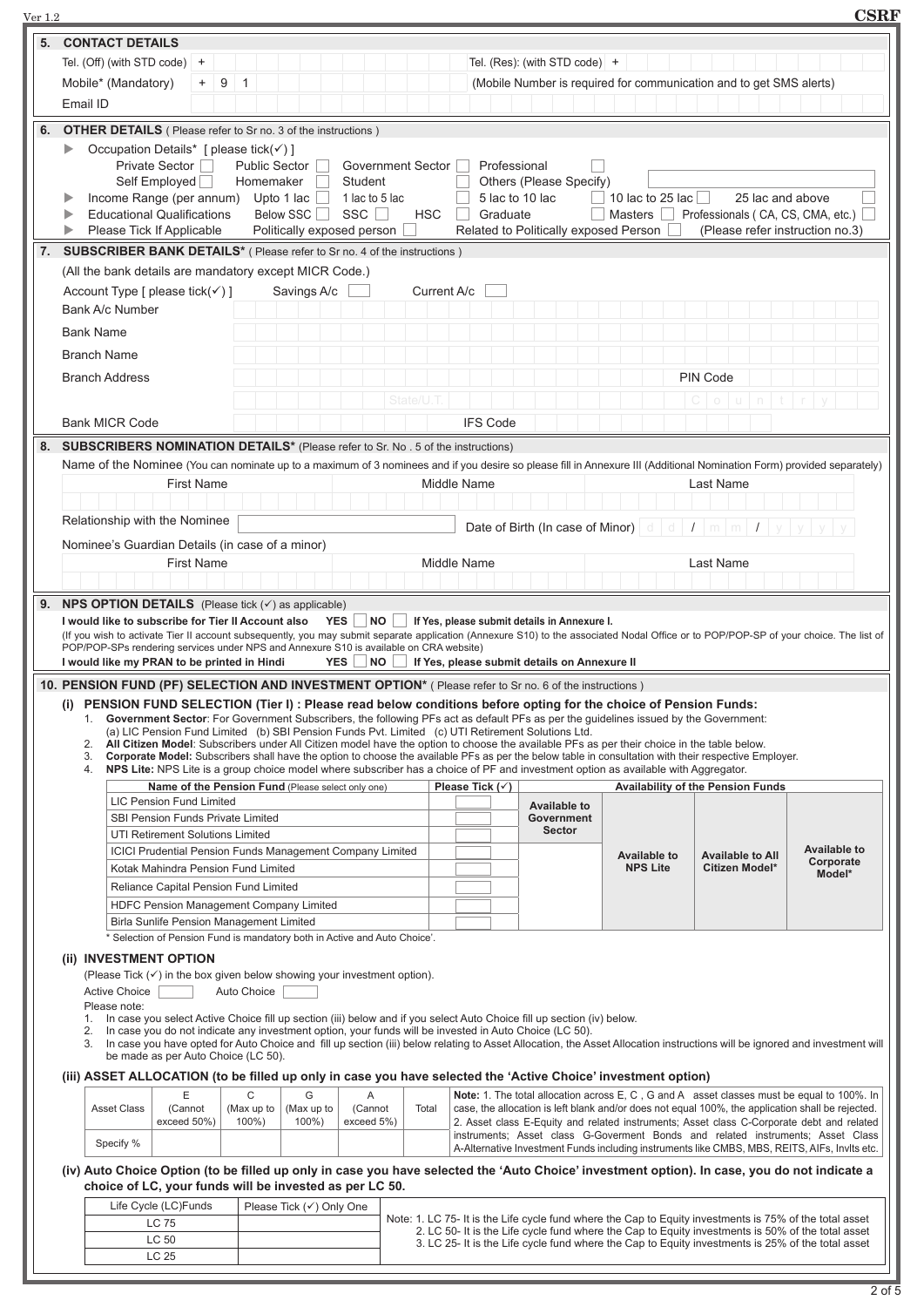| $\rm Ver~1.2$                                                                                                                                                                                                                                                                                                                                                                                                                                                                                                                                                                                                                                                                                                                                                                                                                                                                                                                                                                                                                                                                                                                                                                                                                                                                                                                                                                                                                                                                                                                                                                                                                                                                                                                                                                                                                                                                                                                                                                                                                                                                                                                                                                                                                                                                                                                                                                                                                                                                                                                                      |                   |                |                                                                                                              | <b>CSRF</b>    |
|----------------------------------------------------------------------------------------------------------------------------------------------------------------------------------------------------------------------------------------------------------------------------------------------------------------------------------------------------------------------------------------------------------------------------------------------------------------------------------------------------------------------------------------------------------------------------------------------------------------------------------------------------------------------------------------------------------------------------------------------------------------------------------------------------------------------------------------------------------------------------------------------------------------------------------------------------------------------------------------------------------------------------------------------------------------------------------------------------------------------------------------------------------------------------------------------------------------------------------------------------------------------------------------------------------------------------------------------------------------------------------------------------------------------------------------------------------------------------------------------------------------------------------------------------------------------------------------------------------------------------------------------------------------------------------------------------------------------------------------------------------------------------------------------------------------------------------------------------------------------------------------------------------------------------------------------------------------------------------------------------------------------------------------------------------------------------------------------------------------------------------------------------------------------------------------------------------------------------------------------------------------------------------------------------------------------------------------------------------------------------------------------------------------------------------------------------------------------------------------------------------------------------------------------------|-------------------|----------------|--------------------------------------------------------------------------------------------------------------|----------------|
| 11. DECLARATION BY SUBSCRIBER* ( Please refer to Sr no. 7 of the instructions )                                                                                                                                                                                                                                                                                                                                                                                                                                                                                                                                                                                                                                                                                                                                                                                                                                                                                                                                                                                                                                                                                                                                                                                                                                                                                                                                                                                                                                                                                                                                                                                                                                                                                                                                                                                                                                                                                                                                                                                                                                                                                                                                                                                                                                                                                                                                                                                                                                                                    |                   |                |                                                                                                              |                |
| Declaration & Authorization by all subscribers                                                                                                                                                                                                                                                                                                                                                                                                                                                                                                                                                                                                                                                                                                                                                                                                                                                                                                                                                                                                                                                                                                                                                                                                                                                                                                                                                                                                                                                                                                                                                                                                                                                                                                                                                                                                                                                                                                                                                                                                                                                                                                                                                                                                                                                                                                                                                                                                                                                                                                     |                   |                |                                                                                                              |                |
| I have read and understood the terms and conditions of the National Pension System and hereby agree to the same along with the PFRDAAct, regulations framed thereunder<br>and declare that the information and documents furnished by me are true and correct, to the best of my knowledge and belief. I undertake to inform immediately the Central<br>Record Keeping Agency/National Pension System Trust, of any change in the above information furnished by me. I do not hold any pre-existing account under NPS. I<br>understand that I shall be fully liable for submission of any false or incorrect information or documents.<br>I further agree to be bound by the terms and conditions of provision of services by CRA, from time to time and any amendment thereof as approved by PFRDA, whether<br>complete or partial without any new declaration being furnished by me. I shall be bound by the terms and conditions for the usage of I-PIN (to access CRA website and view<br>details) & T-PIN.                                                                                                                                                                                                                                                                                                                                                                                                                                                                                                                                                                                                                                                                                                                                                                                                                                                                                                                                                                                                                                                                                                                                                                                                                                                                                                                                                                                                                                                                                                                                    |                   |                |                                                                                                              |                |
|                                                                                                                                                                                                                                                                                                                                                                                                                                                                                                                                                                                                                                                                                                                                                                                                                                                                                                                                                                                                                                                                                                                                                                                                                                                                                                                                                                                                                                                                                                                                                                                                                                                                                                                                                                                                                                                                                                                                                                                                                                                                                                                                                                                                                                                                                                                                                                                                                                                                                                                                                    |                   |                |                                                                                                              |                |
| Declaration under the Prevention of Money Laundering Act, 2002<br>I hereby declare that the contribution paid by me/on my behalf has been derived from legally declared and assessed sources of income. I understand that NPS Trust has<br>the right to peruse my financial profile or share the information, with other government authorities. I further agree that NPS Trust has the right to close my PRAN in case I am<br>found violating the provisions of any law relating to prevention of money laundering.                                                                                                                                                                                                                                                                                                                                                                                                                                                                                                                                                                                                                                                                                                                                                                                                                                                                                                                                                                                                                                                                                                                                                                                                                                                                                                                                                                                                                                                                                                                                                                                                                                                                                                                                                                                                                                                                                                                                                                                                                               |                   |                |                                                                                                              |                |
| Date                                                                                                                                                                                                                                                                                                                                                                                                                                                                                                                                                                                                                                                                                                                                                                                                                                                                                                                                                                                                                                                                                                                                                                                                                                                                                                                                                                                                                                                                                                                                                                                                                                                                                                                                                                                                                                                                                                                                                                                                                                                                                                                                                                                                                                                                                                                                                                                                                                                                                                                                               |                   |                |                                                                                                              |                |
| Place:                                                                                                                                                                                                                                                                                                                                                                                                                                                                                                                                                                                                                                                                                                                                                                                                                                                                                                                                                                                                                                                                                                                                                                                                                                                                                                                                                                                                                                                                                                                                                                                                                                                                                                                                                                                                                                                                                                                                                                                                                                                                                                                                                                                                                                                                                                                                                                                                                                                                                                                                             |                   |                | Signature/Thumb Impression* of Subscriber in black ink<br>(* LTI in case of male and RTI in case of females) |                |
| 12. DECLARATION ON FATCA* (Foreign Account Tax Compliance Act) COMPLIANCE (Please refer to Sr no. 8 of the instructions):                                                                                                                                                                                                                                                                                                                                                                                                                                                                                                                                                                                                                                                                                                                                                                                                                                                                                                                                                                                                                                                                                                                                                                                                                                                                                                                                                                                                                                                                                                                                                                                                                                                                                                                                                                                                                                                                                                                                                                                                                                                                                                                                                                                                                                                                                                                                                                                                                          |                   |                |                                                                                                              |                |
| Section I*<br>US Person*<br>Yes<br>No<br><b>Section II*</b><br>For the purposes of taxation, I am a resident in the following countries and my Tax Identification Number (TIN)/functional equivalent in each country is set<br>out below or I have indicated that a TIN/functional equivalent is unavailable (kindly fill details of all countries of tax residence if more than one):                                                                                                                                                                                                                                                                                                                                                                                                                                                                                                                                                                                                                                                                                                                                                                                                                                                                                                                                                                                                                                                                                                                                                                                                                                                                                                                                                                                                                                                                                                                                                                                                                                                                                                                                                                                                                                                                                                                                                                                                                                                                                                                                                             |                   |                |                                                                                                              |                |
| <b>Particulars</b>                                                                                                                                                                                                                                                                                                                                                                                                                                                                                                                                                                                                                                                                                                                                                                                                                                                                                                                                                                                                                                                                                                                                                                                                                                                                                                                                                                                                                                                                                                                                                                                                                                                                                                                                                                                                                                                                                                                                                                                                                                                                                                                                                                                                                                                                                                                                                                                                                                                                                                                                 |                   | Country (1)    | Country (2)                                                                                                  | Country (3)    |
| Country/countries of tax residency                                                                                                                                                                                                                                                                                                                                                                                                                                                                                                                                                                                                                                                                                                                                                                                                                                                                                                                                                                                                                                                                                                                                                                                                                                                                                                                                                                                                                                                                                                                                                                                                                                                                                                                                                                                                                                                                                                                                                                                                                                                                                                                                                                                                                                                                                                                                                                                                                                                                                                                 |                   |                |                                                                                                              |                |
|                                                                                                                                                                                                                                                                                                                                                                                                                                                                                                                                                                                                                                                                                                                                                                                                                                                                                                                                                                                                                                                                                                                                                                                                                                                                                                                                                                                                                                                                                                                                                                                                                                                                                                                                                                                                                                                                                                                                                                                                                                                                                                                                                                                                                                                                                                                                                                                                                                                                                                                                                    | Address Line 1    |                |                                                                                                              |                |
| Address in the jurisdiction for Tax                                                                                                                                                                                                                                                                                                                                                                                                                                                                                                                                                                                                                                                                                                                                                                                                                                                                                                                                                                                                                                                                                                                                                                                                                                                                                                                                                                                                                                                                                                                                                                                                                                                                                                                                                                                                                                                                                                                                                                                                                                                                                                                                                                                                                                                                                                                                                                                                                                                                                                                | City/Town/Village |                |                                                                                                              |                |
| Residence                                                                                                                                                                                                                                                                                                                                                                                                                                                                                                                                                                                                                                                                                                                                                                                                                                                                                                                                                                                                                                                                                                                                                                                                                                                                                                                                                                                                                                                                                                                                                                                                                                                                                                                                                                                                                                                                                                                                                                                                                                                                                                                                                                                                                                                                                                                                                                                                                                                                                                                                          | State             |                |                                                                                                              |                |
|                                                                                                                                                                                                                                                                                                                                                                                                                                                                                                                                                                                                                                                                                                                                                                                                                                                                                                                                                                                                                                                                                                                                                                                                                                                                                                                                                                                                                                                                                                                                                                                                                                                                                                                                                                                                                                                                                                                                                                                                                                                                                                                                                                                                                                                                                                                                                                                                                                                                                                                                                    | ZIP/Post Code     |                |                                                                                                              |                |
| Tax Identification Number (TIN)/Functional equivalent Number                                                                                                                                                                                                                                                                                                                                                                                                                                                                                                                                                                                                                                                                                                                                                                                                                                                                                                                                                                                                                                                                                                                                                                                                                                                                                                                                                                                                                                                                                                                                                                                                                                                                                                                                                                                                                                                                                                                                                                                                                                                                                                                                                                                                                                                                                                                                                                                                                                                                                       |                   |                |                                                                                                              |                |
| TIN/ Functional equivalent Number Issuing Country                                                                                                                                                                                                                                                                                                                                                                                                                                                                                                                                                                                                                                                                                                                                                                                                                                                                                                                                                                                                                                                                                                                                                                                                                                                                                                                                                                                                                                                                                                                                                                                                                                                                                                                                                                                                                                                                                                                                                                                                                                                                                                                                                                                                                                                                                                                                                                                                                                                                                                  |                   |                |                                                                                                              |                |
| Validity of documentary evidence provided (Wherever applicable)                                                                                                                                                                                                                                                                                                                                                                                                                                                                                                                                                                                                                                                                                                                                                                                                                                                                                                                                                                                                                                                                                                                                                                                                                                                                                                                                                                                                                                                                                                                                                                                                                                                                                                                                                                                                                                                                                                                                                                                                                                                                                                                                                                                                                                                                                                                                                                                                                                                                                    |                   | dd / mm / yyyy | dd / mm / yyyy                                                                                               | dd / mm / yyyy |
| "I certify that:<br>a) It shall be my responsibility to educate myself and to comply at all times with all relevant laws relating to reporting under section 285BA of the Act read<br>with the Rules 114F to 114H of the Income tax Rules, 1962 thereunder and the information provided in the Form is in accordance with the aforesaid<br>rules,<br>b) the information provided by me in the Form, its supporting Annexures as well as in the documentary evidence are, to the best of my knowledge and<br>belief, true, correct and complete and that I have not withheld any material information that may affect the assessment/categorization of the account as<br>a Reportable account or otherwise.<br>c) I permit/authorise the NPS Trust to collect, store, communicate and process information relating to the Account and all transactions therein, by the NPS<br>Trust and any of NPS intermediaries wherever situated including sharing, transfer and disclosure between them and to the authorities in and/or outside<br>India of any confidential information for compliance with any law or regulation whether domestic or foreign.<br>d) I undertake the responsibility to declare and disclose within 30 days from the date of change, any changes that may take place in the information<br>provided in the Form, its supporting Annexures as well as in the documentary evidence provided by me or if any certification becomes incorrect and to<br>provide fresh self-certification along with documentary evidence,<br>e) I also agree that in case of my failure to disclose any material fact known to me, now or in future, the NPS Trust may report to any regulator and/or any<br>authority designated by the Government of India (GOI) /RBI/IRDA/PFRDA for the purpose or take any other action as may be deemed appropriate by<br>the NPS Trust if the deficiency is not remedied by me within the stipulated period.<br>f) I hereby accept and acknowledge that the NPS Trust shall have the right and authority to carry out investigations from the information available in public<br>domain for confirming the information provided by me to the NPS Trust<br>g) I also agree to furnish such information and/or documents as the NPS Trust may require from time to time on account of any change in law either in<br>India or abroad in the subject matter herein.<br>h) I shall indemnify NPS Trust for any loss that may arise to the NPS Trust on account of providing incorrect or incomplete information. |                   |                |                                                                                                              |                |
| d   d   I   m   m   I   y   y   y<br>Date<br>Place:                                                                                                                                                                                                                                                                                                                                                                                                                                                                                                                                                                                                                                                                                                                                                                                                                                                                                                                                                                                                                                                                                                                                                                                                                                                                                                                                                                                                                                                                                                                                                                                                                                                                                                                                                                                                                                                                                                                                                                                                                                                                                                                                                                                                                                                                                                                                                                                                                                                                                                |                   |                | Signature/Thumb Impression* of Subscriber in black ink                                                       |                |
|                                                                                                                                                                                                                                                                                                                                                                                                                                                                                                                                                                                                                                                                                                                                                                                                                                                                                                                                                                                                                                                                                                                                                                                                                                                                                                                                                                                                                                                                                                                                                                                                                                                                                                                                                                                                                                                                                                                                                                                                                                                                                                                                                                                                                                                                                                                                                                                                                                                                                                                                                    |                   |                | (* LTI in case of male and RTI in case of females)                                                           |                |
| Name of subscriber                                                                                                                                                                                                                                                                                                                                                                                                                                                                                                                                                                                                                                                                                                                                                                                                                                                                                                                                                                                                                                                                                                                                                                                                                                                                                                                                                                                                                                                                                                                                                                                                                                                                                                                                                                                                                                                                                                                                                                                                                                                                                                                                                                                                                                                                                                                                                                                                                                                                                                                                 |                   |                |                                                                                                              |                |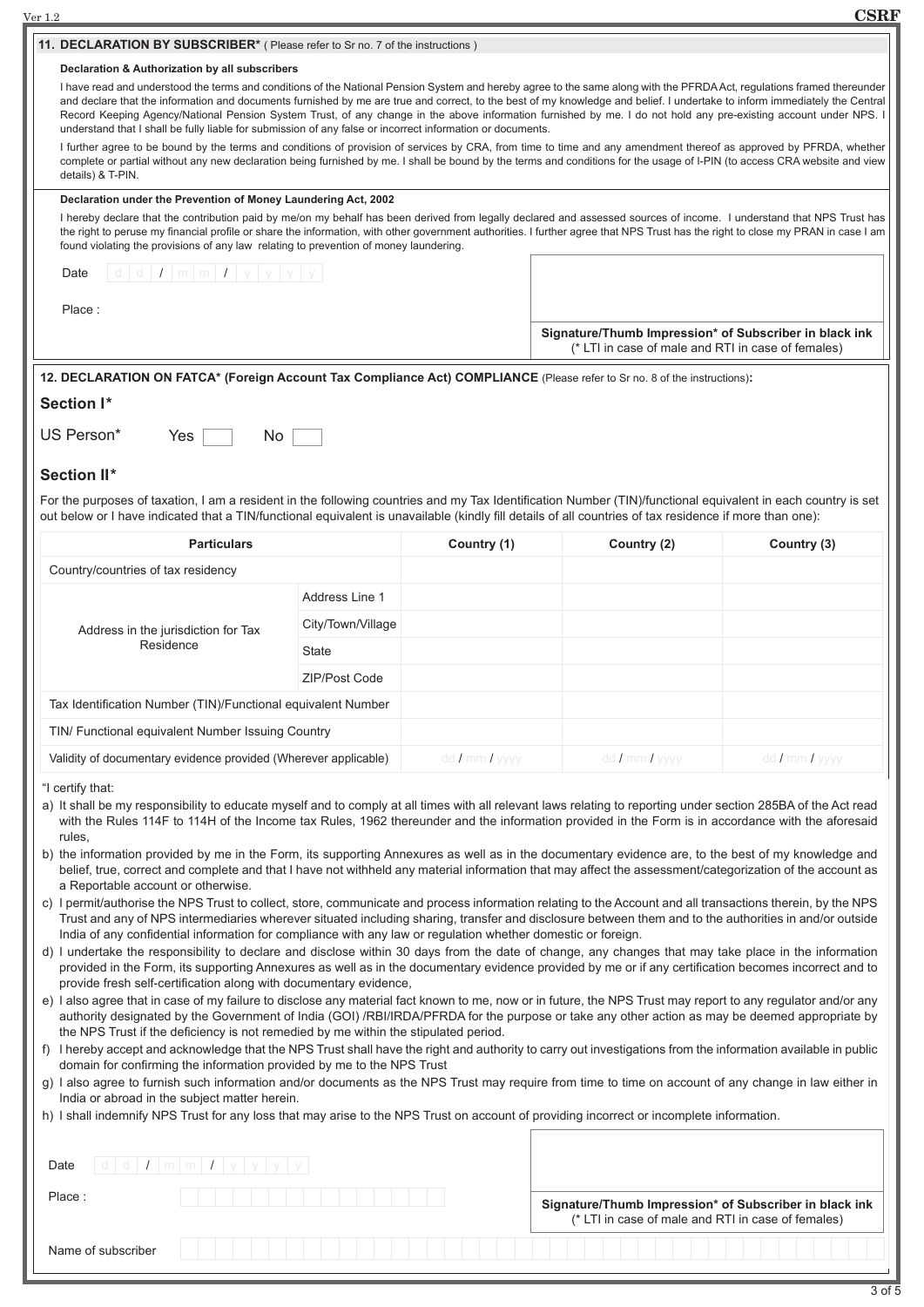Ver 1.2 **CSRF**

| <b>13. DECLARATION BY EMPLOYER</b>                                                                                                                                                                                                                                                                                                                                                                                   |                                                                                                                          |         |                                           |  |                                                            |                                      |                    |  |                                                                                       |                                       |  |  |  |                                   |                               |  |  |  |  |  |  |  |
|----------------------------------------------------------------------------------------------------------------------------------------------------------------------------------------------------------------------------------------------------------------------------------------------------------------------------------------------------------------------------------------------------------------------|--------------------------------------------------------------------------------------------------------------------------|---------|-------------------------------------------|--|------------------------------------------------------------|--------------------------------------|--------------------|--|---------------------------------------------------------------------------------------|---------------------------------------|--|--|--|-----------------------------------|-------------------------------|--|--|--|--|--|--|--|
|                                                                                                                                                                                                                                                                                                                                                                                                                      |                                                                                                                          |         | Applicable to Government Subscribers only |  |                                                            |                                      |                    |  |                                                                                       |                                       |  |  |  |                                   |                               |  |  |  |  |  |  |  |
| (Subscribers Employment Details to be filled and attested by the Deptt. (All Details are Mandatory)                                                                                                                                                                                                                                                                                                                  |                                                                                                                          |         |                                           |  |                                                            |                                      |                    |  |                                                                                       |                                       |  |  |  |                                   |                               |  |  |  |  |  |  |  |
| Date of Joining<br>d                                                                                                                                                                                                                                                                                                                                                                                                 | $d \mid I \mid m \mid m \mid I$                                                                                          |         |                                           |  |                                                            |                                      | Date of Retirement |  |                                                                                       |                                       |  |  |  | d d $I$ m m $I$ y y y y           |                               |  |  |  |  |  |  |  |
| Employee Code/ID (If applicable)                                                                                                                                                                                                                                                                                                                                                                                     |                                                                                                                          |         |                                           |  |                                                            |                                      |                    |  | Employee Code/ID and PPAN are optional. If you intend<br>to provide, mention any one. |                                       |  |  |  |                                   |                               |  |  |  |  |  |  |  |
| PPAN (If applicable)<br>Group of Employee (Tick as applicable)                                                                                                                                                                                                                                                                                                                                                       |                                                                                                                          | Group A |                                           |  | Group B                                                    |                                      | Group C            |  |                                                                                       | Group D                               |  |  |  |                                   |                               |  |  |  |  |  |  |  |
| Office                                                                                                                                                                                                                                                                                                                                                                                                               |                                                                                                                          |         |                                           |  |                                                            |                                      |                    |  |                                                                                       |                                       |  |  |  |                                   |                               |  |  |  |  |  |  |  |
|                                                                                                                                                                                                                                                                                                                                                                                                                      |                                                                                                                          |         |                                           |  |                                                            |                                      |                    |  |                                                                                       |                                       |  |  |  |                                   |                               |  |  |  |  |  |  |  |
| Department                                                                                                                                                                                                                                                                                                                                                                                                           |                                                                                                                          |         |                                           |  |                                                            |                                      |                    |  |                                                                                       |                                       |  |  |  |                                   |                               |  |  |  |  |  |  |  |
| Ministry                                                                                                                                                                                                                                                                                                                                                                                                             |                                                                                                                          |         |                                           |  |                                                            |                                      |                    |  |                                                                                       |                                       |  |  |  |                                   |                               |  |  |  |  |  |  |  |
| <b>DDO Registration Number</b>                                                                                                                                                                                                                                                                                                                                                                                       |                                                                                                                          |         |                                           |  |                                                            |                                      |                    |  |                                                                                       |                                       |  |  |  |                                   |                               |  |  |  |  |  |  |  |
| DTO/PAO/CDDO/DTA/PrAO Registration Number                                                                                                                                                                                                                                                                                                                                                                            |                                                                                                                          |         |                                           |  |                                                            |                                      |                    |  |                                                                                       |                                       |  |  |  |                                   |                               |  |  |  |  |  |  |  |
| <b>Basic Pay</b>                                                                                                                                                                                                                                                                                                                                                                                                     |                                                                                                                          |         |                                           |  |                                                            |                                      |                    |  |                                                                                       |                                       |  |  |  |                                   |                               |  |  |  |  |  |  |  |
| Pay Scale<br>It is certified that the details provided in this subscriber registration form by                                                                                                                                                                                                                                                                                                                       |                                                                                                                          |         |                                           |  |                                                            |                                      |                    |  |                                                                                       |                                       |  |  |  | employed with us, including       |                               |  |  |  |  |  |  |  |
| the address and employment details provided above are as per the service record of the employee maintained by us. Also, it is further certified that<br>he/she has read entries/entries have been read over to him/her by us and got confirmed by him/her.                                                                                                                                                           |                                                                                                                          |         |                                           |  |                                                            |                                      |                    |  |                                                                                       |                                       |  |  |  |                                   |                               |  |  |  |  |  |  |  |
| Signature of the Authorised person                                                                                                                                                                                                                                                                                                                                                                                   |                                                                                                                          |         | Rubber Stamp of the DDO                   |  |                                                            | Signature of the Authorised person   |                    |  |                                                                                       |                                       |  |  |  | Rubber Stamp of the DTO/PAO/CDDO/ |                               |  |  |  |  |  |  |  |
| (In the box above)                                                                                                                                                                                                                                                                                                                                                                                                   |                                                                                                                          |         | (In the box above)                        |  |                                                            |                                      | (In the box above) |  |                                                                                       |                                       |  |  |  | DTA/PrAO (In the box above)       |                               |  |  |  |  |  |  |  |
| Designation of the Authorised Person<br>Name of the DDO                                                                                                                                                                                                                                                                                                                                                              |                                                                                                                          |         |                                           |  |                                                            | Designation of the Authorised Person |                    |  |                                                                                       |                                       |  |  |  |                                   |                               |  |  |  |  |  |  |  |
|                                                                                                                                                                                                                                                                                                                                                                                                                      |                                                                                                                          |         |                                           |  |                                                            |                                      |                    |  |                                                                                       |                                       |  |  |  |                                   | Name of DTO/PAO/CDDO/DTA/PrAO |  |  |  |  |  |  |  |
|                                                                                                                                                                                                                                                                                                                                                                                                                      | Deptt/Ministry<br>d d $I$ m m $I$ y y y y<br>Date                                                                        |         |                                           |  |                                                            |                                      |                    |  |                                                                                       |                                       |  |  |  |                                   |                               |  |  |  |  |  |  |  |
| <b>14. DECLARATION BY EMPLOYER/ CORPORATE</b><br>Date of Joining<br>Employee Code/ID                                                                                                                                                                                                                                                                                                                                 | (Subscribers Employment Details to be filled and attested by Corporate (All Details are Mandatory))<br>$1 \mid m \mid m$ |         | Applicable to Corporate Subscribers only  |  |                                                            | Date of Retirement                   |                    |  |                                                                                       | $d d d   I   m   m   I   y   y   y  $ |  |  |  |                                   |                               |  |  |  |  |  |  |  |
| Corporate Regd. Number (CHO No.) Allotted by CRA<br>CBO No. allotted by CRA<br>Certified that the details provided in this subscriber registration form by<br>employment details provided above are as per the service record of the employee maintained by us. Also, it is further certified that he / she has read the<br>entries / entries have been read over to him / her by us and got confirmed by him / her. |                                                                                                                          |         |                                           |  |                                                            |                                      |                    |  |                                                                                       |                                       |  |  |  | employed with us, including the   |                               |  |  |  |  |  |  |  |
| d d d L m m L y y y<br>Date                                                                                                                                                                                                                                                                                                                                                                                          |                                                                                                                          |         |                                           |  |                                                            | Place                                |                    |  |                                                                                       |                                       |  |  |  |                                   |                               |  |  |  |  |  |  |  |
|                                                                                                                                                                                                                                                                                                                                                                                                                      |                                                                                                                          |         |                                           |  |                                                            |                                      |                    |  |                                                                                       |                                       |  |  |  |                                   |                               |  |  |  |  |  |  |  |
| Signature of the Authorised person (In the box above)<br>Designation of the Authorised Person                                                                                                                                                                                                                                                                                                                        |                                                                                                                          |         |                                           |  |                                                            |                                      |                    |  | Rubber Stamp of the Corporate (In the box above)                                      |                                       |  |  |  |                                   |                               |  |  |  |  |  |  |  |
| <b>15. DECLARATION BY THE AGGREGATOR</b><br>Authorisation by Aggregator's office (NL - AO)<br>Certified that the subscriber is registered with the aggregator and he/she has opted to join NPS. I hereby declare that the subscriber is eligible to join NPS<br>been read over to her/him by me.                                                                                                                     |                                                                                                                          |         | <b>Applicable to NPS Lite Subscribers</b> |  |                                                            |                                      |                    |  |                                                                                       |                                       |  |  |  |                                   |                               |  |  |  |  |  |  |  |
| Signature of the Authorised person (In the box above)<br>Name of the Aggregator<br>NPS Lite Account Office (NL-AO) Registration Number                                                                                                                                                                                                                                                                               |                                                                                                                          |         |                                           |  | NPS Lite - Collection Centre (NL - CC) Registration Number |                                      |                    |  | Rubber Stamp of the Aggregator (In the box above)                                     |                                       |  |  |  |                                   |                               |  |  |  |  |  |  |  |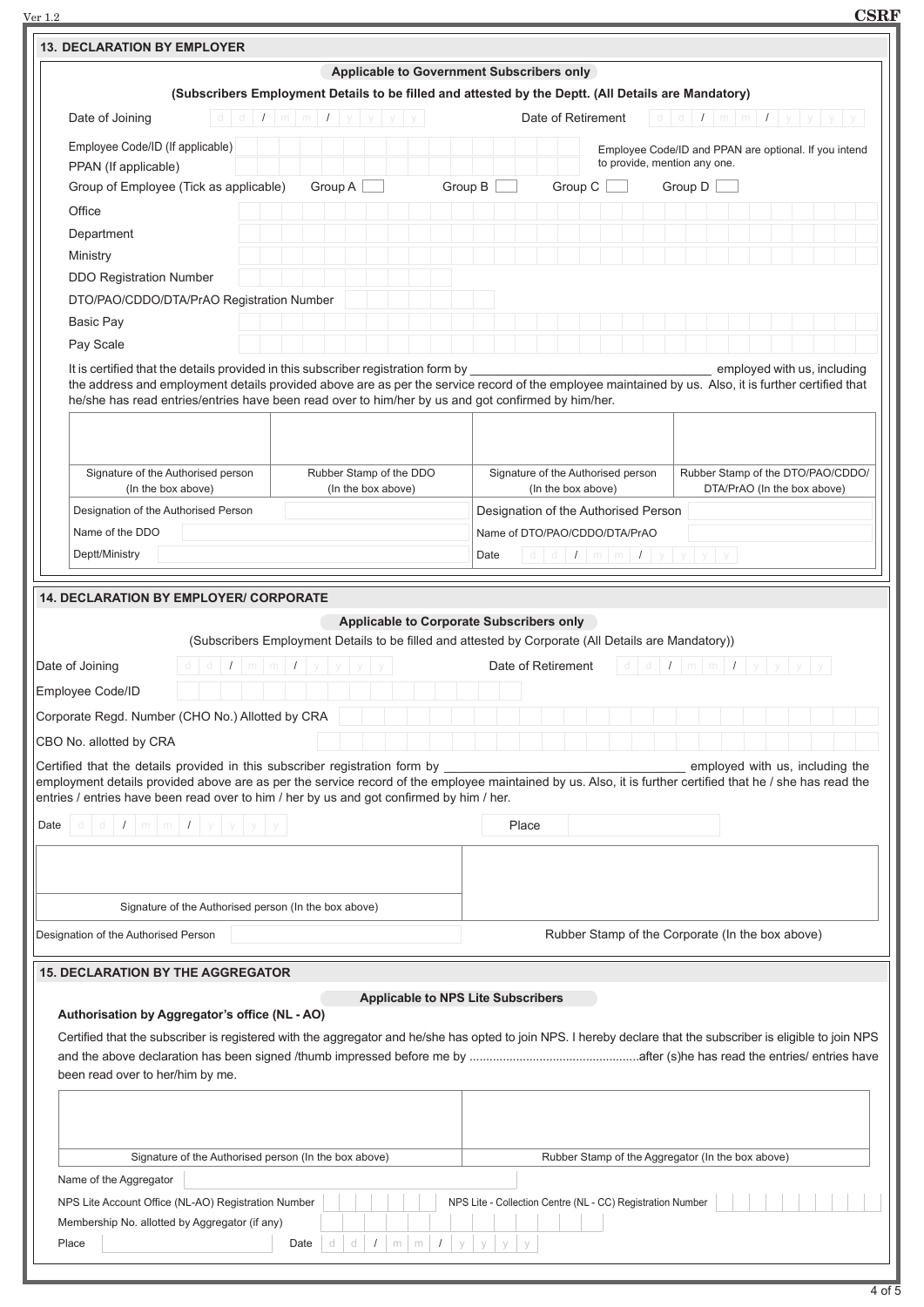| $\rm Ver~1.2$                        |                                            |                                                                                                                                              |                                             | <b>CSRF</b>                              |
|--------------------------------------|--------------------------------------------|----------------------------------------------------------------------------------------------------------------------------------------------|---------------------------------------------|------------------------------------------|
| 16. TO BE FILLED BY POP-SP           |                                            |                                                                                                                                              |                                             |                                          |
| Receipt No. (17 digits)              |                                            |                                                                                                                                              | POP-SP Registration Number                  |                                          |
|                                      | Document accepted for date of Birth Proof: |                                                                                                                                              |                                             |                                          |
| Copy of PAN card submitted           |                                            | <b>YES</b><br><b>NO</b>                                                                                                                      | <b>KYC Compliance</b><br>YES  <br><b>NO</b> |                                          |
| Documents Received:                  |                                            | (Originals Verified) Self Certified                                                                                                          | (Attested) True Copies                      |                                          |
| Identity Verification :              |                                            | Done                                                                                                                                         |                                             |                                          |
| <b>Existing Bank Customer:</b>       |                                            |                                                                                                                                              |                                             |                                          |
|                                      |                                            |                                                                                                                                              |                                             |                                          |
|                                      |                                            | which match the requirements for opening NPS account have been fully complied with. We further confirm that the S. B. a/c of Sh/Smt/Kum      |                                             |                                          |
|                                      | <b>Adhaar Based KYC Certificate:</b>       |                                                                                                                                              |                                             |                                          |
|                                      |                                            | and address mentioned on the original Aadhaar card are matching with that mentioned on NPS application form.                                 |                                             |                                          |
|                                      |                                            |                                                                                                                                              |                                             |                                          |
|                                      | To be filled by POP-SP                     |                                                                                                                                              | Name:                                       |                                          |
|                                      |                                            |                                                                                                                                              | Designation:                                | Place:                                   |
|                                      | POP-SP Seal                                | Signature of Authorized Signatory                                                                                                            | Date                                        | $d d d   I   m   m   I   y   y   y$      |
|                                      |                                            |                                                                                                                                              |                                             |                                          |
|                                      |                                            |                                                                                                                                              |                                             |                                          |
|                                      |                                            | [To be filled by CRA - Facilitation Centre (CRA-FC)]                                                                                         |                                             |                                          |
| Received by                          |                                            |                                                                                                                                              | <b>CRA-FC Registration Number</b>           |                                          |
| Received at                          |                                            |                                                                                                                                              | Date                                        | dd $I$ m $m$ $I$ y y y                   |
|                                      | Acknowledgement Number (by CRA-FC)         |                                                                                                                                              |                                             |                                          |
|                                      |                                            |                                                                                                                                              |                                             |                                          |
| <b>PRAN Alloted</b>                  |                                            |                                                                                                                                              |                                             |                                          |
|                                      |                                            | <b>ACKNOWLEDGEMENT</b>                                                                                                                       |                                             |                                          |
| Name of the Subscriber:              |                                            |                                                                                                                                              |                                             |                                          |
| <b>Contribution Amount Remitted:</b> |                                            | ₹                                                                                                                                            |                                             |                                          |
|                                      |                                            | Date of Receipt of Application and Contribution Amount:<br>$\lfloor d \rfloor d \lfloor I \rfloor m \lfloor m \rfloor I \rfloor y \rfloor y$ | $\vee$                                      |                                          |
|                                      |                                            |                                                                                                                                              |                                             |                                          |
|                                      |                                            |                                                                                                                                              |                                             |                                          |
|                                      |                                            |                                                                                                                                              |                                             | Stamp and Signature of the Employer/PoP: |
|                                      |                                            |                                                                                                                                              |                                             |                                          |
|                                      |                                            |                                                                                                                                              |                                             |                                          |
|                                      |                                            |                                                                                                                                              |                                             |                                          |
|                                      |                                            |                                                                                                                                              |                                             |                                          |
|                                      |                                            |                                                                                                                                              |                                             |                                          |
|                                      |                                            |                                                                                                                                              |                                             |                                          |
|                                      |                                            |                                                                                                                                              |                                             |                                          |
|                                      |                                            |                                                                                                                                              |                                             |                                          |
|                                      |                                            |                                                                                                                                              |                                             |                                          |
|                                      |                                            |                                                                                                                                              |                                             |                                          |
|                                      |                                            |                                                                                                                                              |                                             |                                          |
|                                      |                                            |                                                                                                                                              |                                             |                                          |
|                                      |                                            |                                                                                                                                              |                                             |                                          |